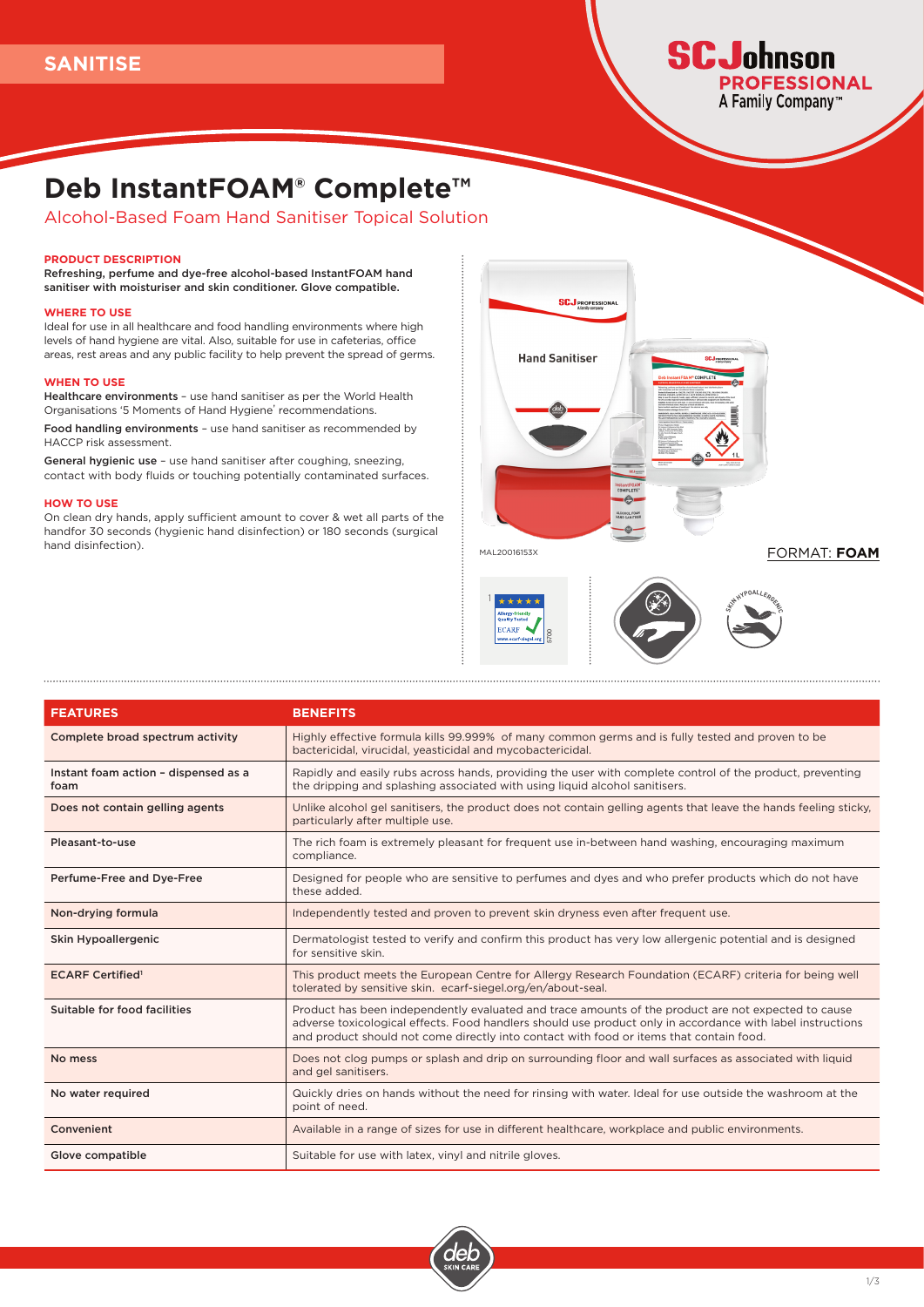# **Deb InstantFOAM® Complete™**

# Alcohol-Based Foam Hand Sanitiser

# **SAFETY DATA SHEETS**

For Safety, Environmental, Handling, First Aid and Disposal information please refer to our Safety Data Sheet which can be downloaded from www.scjp.com/msds.

## **HANDLING INSTRUCTIONS**

Use the hand sanitiser safely. Always read the product instructions before use. Please refer to the label or SDS for safety information.

# **SHELF LIFE**

This product has a shelf life of 24 months.

# **SUITABLE FOR USE IN FOOD HANDLING**

The use of Deb InstantFOAM® Complete™ as per usage instructions, does not influence the quality and safety of foodstuffs.

The product has been assessed using the HACCP hazard analysis methodology. The following critical control points were identified and are controlled as follows:

- Impact on smell and taste of foodstuffs The formulation has been independently tested according to 'Sensory Analysis – Methodology – Triangle Test BS EN ISO 4120:2007' and proven to not have the potential to taint food.
- 2. Possible toxic effects of ingredients An independent oral toxicological evaluation was performed and concluded that any foodstuffs which may contain trace amounts of the product, are unlikely to cause any adverse toxicological effects.

### **CERTIFICATIONS**

#### ECARF Seal of Quality

This product meets the European Centre for Allergy Research Foundation (ECARF) criteria for skin tolerability.

Cosmetics can receive the seal of quality for meeting the following criteria:

- 1. Quantitative risk assessment of the product ingredients with respect to their potential for skin sensitization, taking into account their specified conditions of use and amount.
- 2. Medically supervised clinical trials by volunteers with atopic dermatitis.
- 3. Approved system of quality control management.

For more information go to http://ecarf-siegel.org/en/about-seal.

#### **QUALITY ASSURANCE**

SC Johnson Professional skin care products are manufactured in facilities which follow Current Good Manufacturing Practice (cGMP).

All raw materials used for production undergo a thorough quality control process before being used for manufacturing in SC Johnson Professional's high quality products.

All finished goods are subject to intensive quality testing before being shipped out to our customers.

#### **COMPATIBILITY ASSURANCE**

#### Glove Compatibility

In independent testing, the use of Deb InstantFOAM® Complete™ in combination with reputable latex, vinyl and nitrile gloves does not have any deleterious effect on the glove tensile properties using BS EN 455-2:2009 test methodology.

# **PRODUCT SAFETY ASSURANCE**

### Skin Compatibility Test

Clinical dermatological tests have been conducted to assess the skin compatibility of the product using voluntary test persons in enclosed and repeat application models. These tests, as well as in practical use, have proven that the product has very good skin compatibility. Skin compatibility expert reports are available upon request.

#### High Frequency Usage Study

In independent testing, Deb InstantFOAM® Complete™ was proven to have no adverse effect on the skin condition of the healthy hands of test panellists, even after 48 applications per day for 5 days.

Deb InstantFOAM® Complete™ was found to be significantly more moisturising compared to the control product – a market leading gel format hand sanitiser. Skin condition was assessed using Trans Epidermal Water Loss (TEWL) measurements, corneometry, visible redness inspection and skin conductance.

#### Toxicological Approval

The product has been independently assessed for human toxicity and product stability. It is declared safe for intended use, meeting all relevant regulatory requirements.

#### Skin Hypoallergenic

The perfume-free and dye-free formulation did not demonstrate a potential for eliciting dermal sensitization after conducting an independent 6 week Human Repeat Insult Patch Test (HRIPT).

Allergy sufferers should always refer to the ingredient list before using the product.